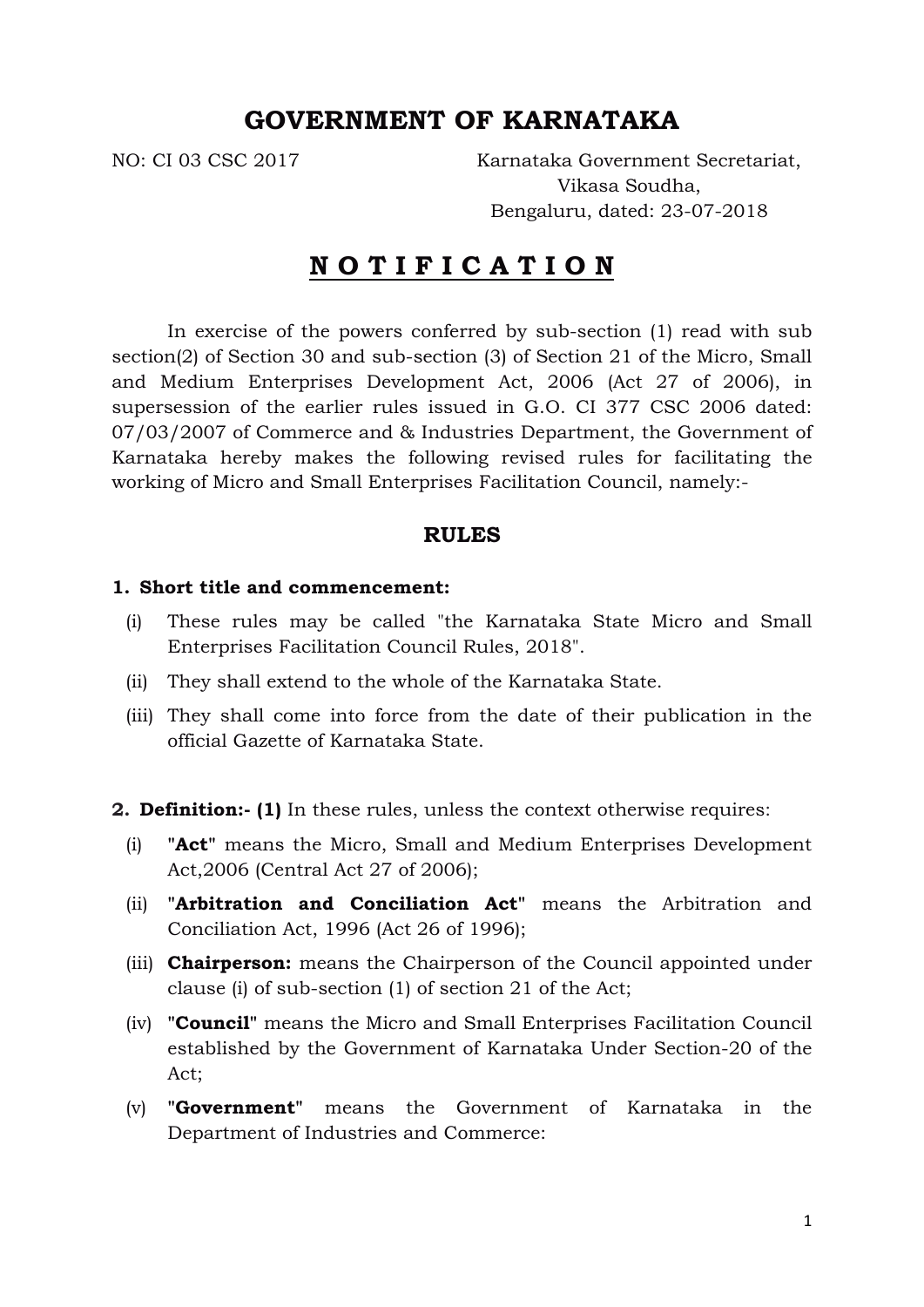- (vi) **"Institute"** means any institution or centre providing alternate dispute resolution services referred to in sub-sections (2) and (3) of section 18 of the Act.
- (vii) **"Member"** means a member of the Council;
- (viii) **"MSE"** unit means a micro or small enterprise as per the provisions of Act.
- (ix) **"Section"** means a section of the Act;
- (x) **"Schedule"** means a schedule appended to these rules
- (2) The words and expressions used and not defined, but defined in the Act shall have the meanings assigned to them in the Act.

## **3. Setting up of the Micro and Small Enterprises Facilitation Council:**

- (i) The Government shall establish at least one Micro & Small Enterprises Facilitation Council (MSEFC). However, if the work so demand can also set up more MSEFC exercising such jurisdiction and for such area as may be specified in the Notification.
- (ii) The Government may also give secretariat assistance to MSEFC so appointed. It may also designate some official of the Secretariat to work as the secretary to the council who can be empowered by MSEFCs to issue notices or orders on behalf of the council.
- (iii) The Government may provide a legal expert to assist the Council.
- (iv) The Government may specify any fee and for processing charges paid while filing application.
- (v) The Secretariat for council may have its own seal.

## **4. Manner of appointment of Chairperson:**

The Government shall appoint Commissioner for MSME as Chairperson of the Council keeping in view the provisions as exist in sub Clause (i) of Clause (1) of section 21 of the Act. However, another senior officer can also be designated as Director of Industries for a limited purpose of being the Chairperson of the council.

## **5. Manner of Appointment of Members of MSEFC:**

(i) The MSEFC shall consist of not less than three but not more than five members, including chairperson.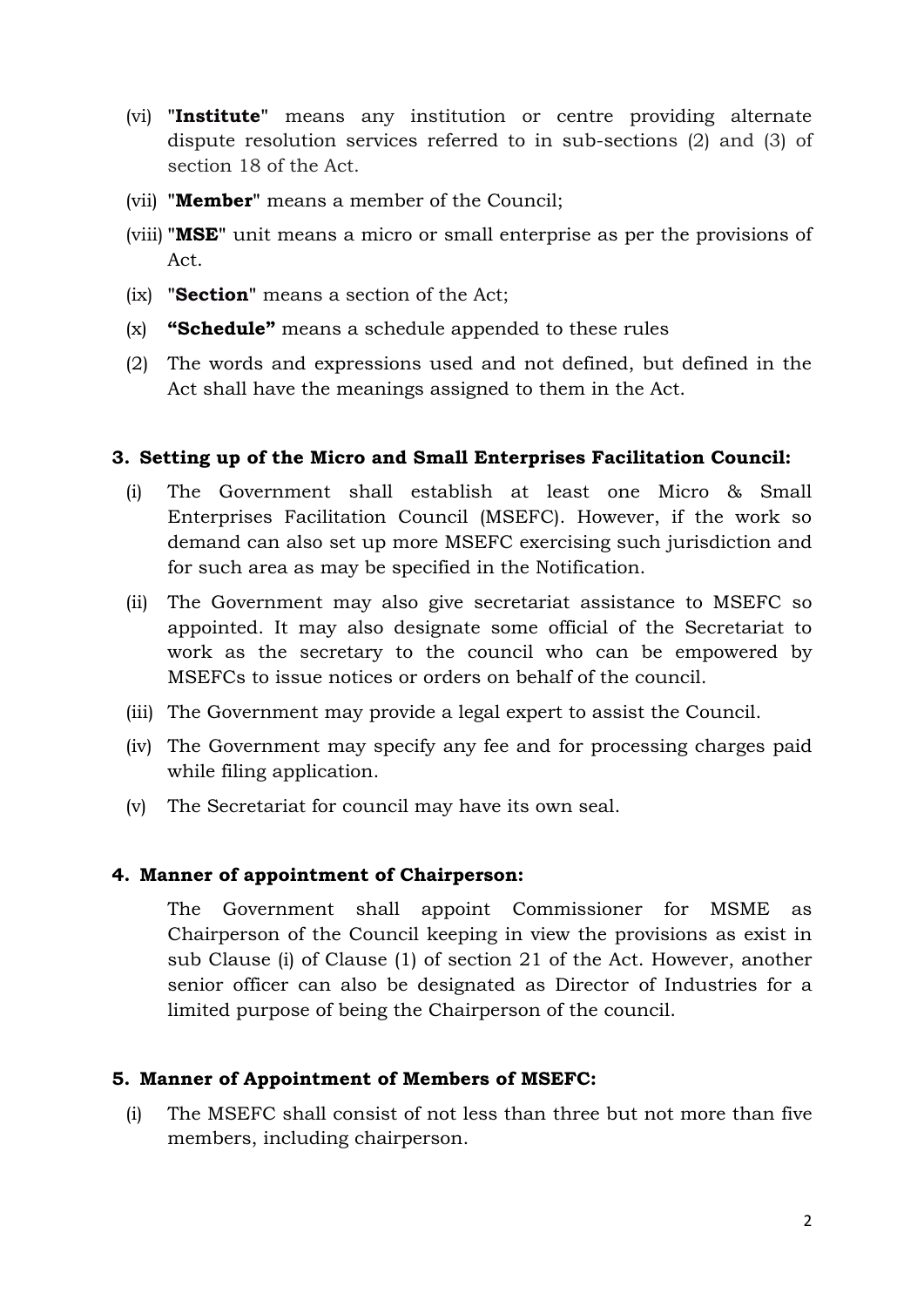- (ii) Member shall be appointed as per provisions of Clause (ii), (iii) and (iv) of sub-section  $(1)$  of Section  $21$  of the Act.
- (iii) A member appointed under clauses (ii),(iii) and (iv) of sub-section (1) of section 21 shall cease to be a member of the council if he or she ceases to represent the category or interest in which he or she was so appointed.
- (iv) When a member of the council dies or resigns or is deemed to have resigned or is removed from office or becomes incapable of acting as a member, the Government may appoint another person to fill that vacancy.
- (v) Any member of the council may resign from the council by tendering one month's notice in writing to the Government.
- (vi) The Government may remove any member from Office:
	- a) if he is of unsound mind and stands so declared by a competent court; or
	- b) if he becomes bankrupt or insolvent or suspends payment to his creditors ;or
	- c) if he is convicted of any offence which is punishable under the India Penal Code (Act XLV of 1860), or
	- d) if he abstains himself/herself from three consecutive meetings of the council without the leave of the Chairperson, and in any case from five consecutive meeting; or
	- e) acquires such financial or other interest as is likely, in the opinion of the Government, to affect prejudicially his functions as a member.

## **6. Honorarium to the Members of the Council:**

The remuneration, honorarium or fees and any allowances that may be paid to the members shall be at rates as approved or notified by the Government.

# **7. Procedure to be followed in the discharge of functions of the Council:**

(i) An aggrieved Micro or Small Enterprise [MSE] unit can move a reference to the Micro and Small Enterprises Facilitation Council having jurisdiction of the area in the format provided as Schedule-l of these rules. The reference must have the Udyog Aadhar Memorandum (UAM) number, mobile number and email address of aggrieved MSE unit as provided in Schedule-1.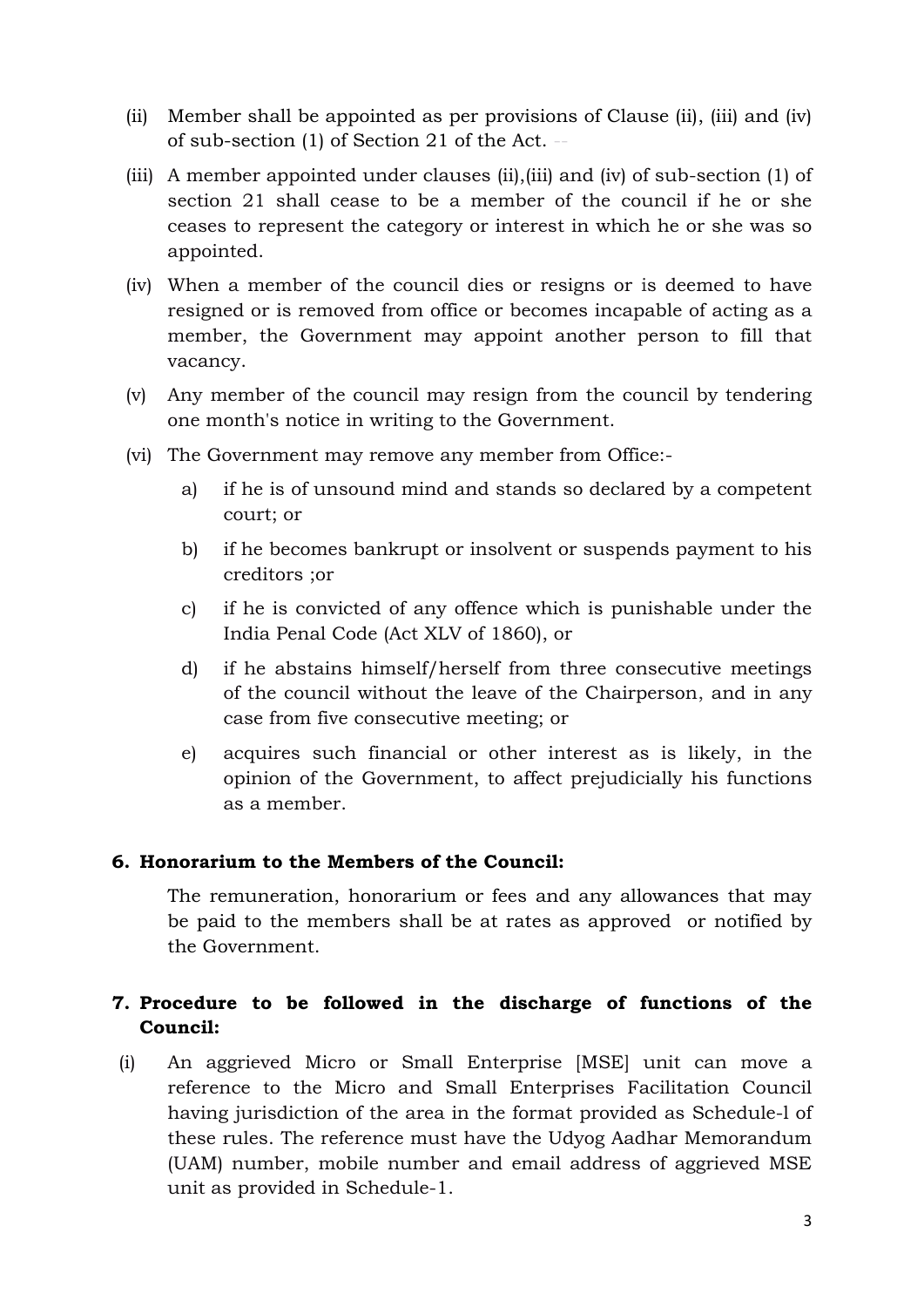- (ii) Such references should be attached with fee or processing charges as notified by the Government vide para 3(iv) above and with an undertaking from aggrieved MSE unit that it has not moved a reference before the Civil Court on the same dispute.
- (iii) Upon receipt of references from the supplier MSE unit, the Secretariat of the Council shall enter the data in the web portal created for this purpose.
- (iv) After entering the data, acknowledgment of the receipt of reference shall be issued by the Secretariat to the applicant MSE unit through email.
- (v) The council may examine the reference at preliminary stage to check regarding the fee or competency of MSE unit to file the reference.
- (vi) In case, if the reference or the particulars entered in it are not found to the satisfaction of council, it may return the reference.
- (vii) The Council shall either itself conduct conciliation in the matter or seek the assistance of any institute for conducting the conciliation and if it decides to do so, shall refer the parties to the Institute.
- (viii) The Institute to which the issue is referred makes efforts to bring about conciliation and it shall submit its Report to the Council as soon as possible, usually within 15 days from reference to the Council.
- (ix) Where the conciliation is not successful and stands terminated without any settlement between the parties, the Council shall either itself take up the dispute for further action, i.e, arbitration or refer it to an 'institute' for the same
- (x) If the matter is referred to the institute, the institute shall arbitrate the issue as per the provisions of Arbitration and Conciliation Act, 1996 and refer the award to the Council.
- (xi) The Council after finalizing the award, or receiving the award from the Institute shall consider the case and pass appropriate final orders in the matter.

### **8. Meetings of the council and Quorum:**

- (i) The meeting of the council shall be ordinarily held after giving seven days notice.
- (ii) However, in case of urgency, it can be called at such short notice as the Chairperson may find suitable.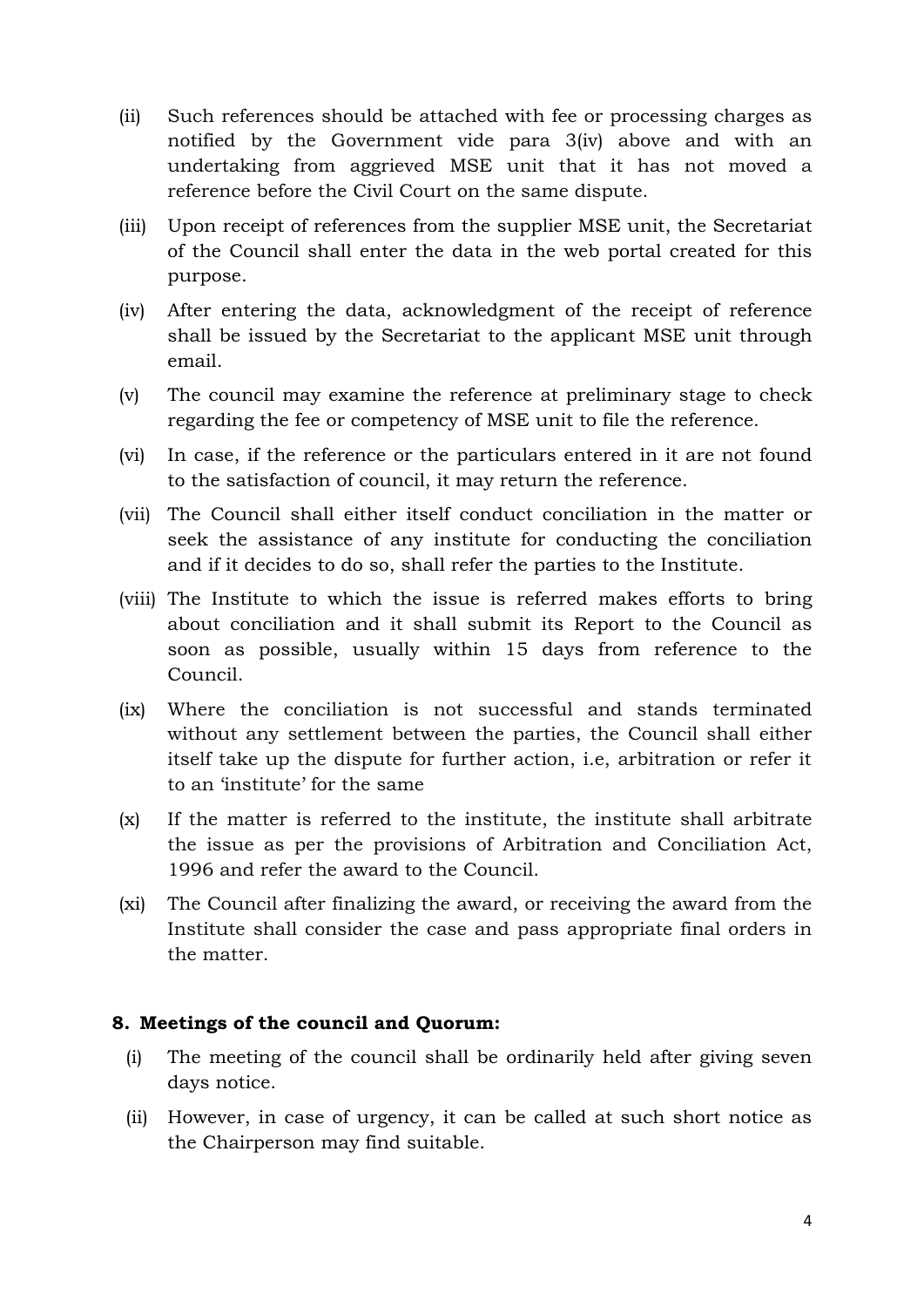- (iii) All the notices/communication of the meeting shall be informed to the petitioner including through SMS and email.
- (iv) The council shall hold regular meetings, at least once a month.
- (v) The quorum of meeting will be two in case if the number of members is three or four, and it will be three if the number of members is five.

# **9. Decisions of the MSEFC:**

- a. Any decision of the Council shall be made by a majority of its members present at the meeting of the Council.
- b. Every reference made under section 18 to the Micro and Small Enterprises Facilitation Council shall be decided within a period of ninety days from the date of making such a reference.
- c. The Secretariat shall upload the proceedings of every meeting of the council on the web portal created for the purpose.
- d. No application for setting aside any decree, award or other order made either by the council itself or by any institution or centre providing alternate dispute resolution services to which a reference is made by the council, shall be entertained by any court unless the appellant (not being a supplier) has deposited with it seventy-five per cent of the amount in terms of the decree, award or, as the case may be, the other order in the manner directed by such court.
- e. Notwithstanding anything contained in sub-rule (1) if authorized by the parties or all the members of the Council, questions of procedure may be decided by the Chairperson.

## **10. Progress Report:**

- a. The council shall upload the basic information including the annual progress report of the council on the web portal created for the purpose.
- b. The Council shall provide information to the Member Secretary of the National Board for Micro, Small and Medium enterprises as in the Act in the manner and form required from time to time.

# **11. Repeal and Saving**

The Karnataka State Micro and Small Enterprises Facilitation Council Rules, 2007 are hereby repealed, "

Provided that-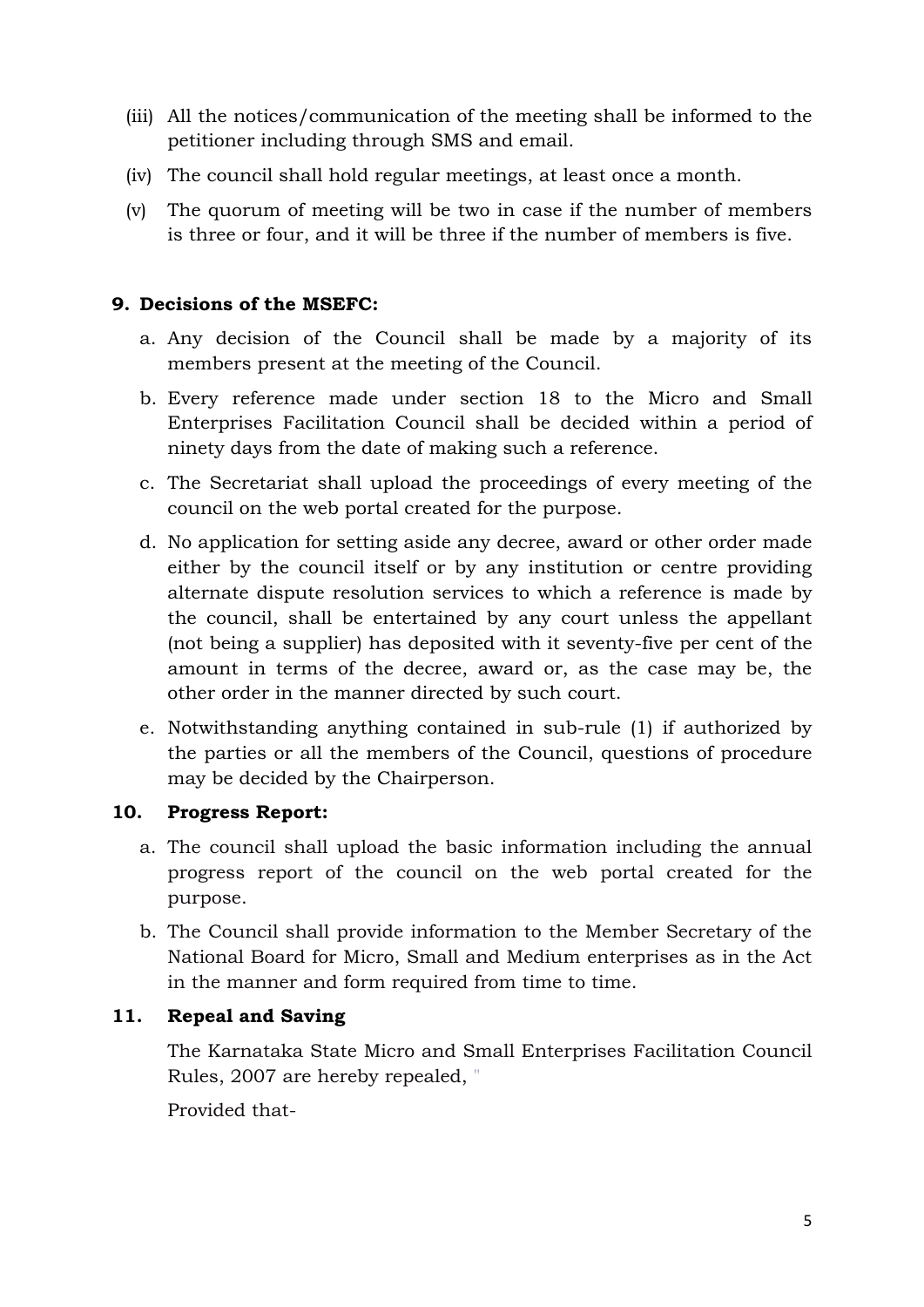- (a) Such repeal shall not affect the previous operation of the said rules, or any notification or order made, or anything done, or any action taken thereunder;
- (b) any proceedings under the said rules, pending at the commencement of these rules shall be continued and disposed of as far as may be, in accordance with the provisions of these rules, as if such proceedings were under these rules.

## **12. Removal of Difficulties**

If any difficulty arises during the course of implementation of these Rules, the same shall be clarified by the State Government.

> By order and in the name of the Governor of Karnataka

# $Sd$  / -*(SUMATI S.)*

Under Secretary to Government (SSI), Commerce and Industries Department

**To**

- 1. The Compiler, Karnataka Gazette, Bengaluru to publish in special gazette today and supply 500 copies to the Under Secretary to Government (SSI), Commerce and Industries Department, Room No. 121, 1st floor, Vikasa Soudha, Bengaluru-1
- 2. The Development of Commissioner (SSI), Ministry of SSI, Government of India, 'A' Wing, 7th floor, Nirman Bhavan, New Delhi-110011
- 3. The Prinipal Secretary to Hon'ble Chief Minister, Government of Karnataka.
- 4. The Personal Secretary to Hon'ble Minister for Large and Medium Industries. Government of Karnataka, Bengaluru
- 5. The Personal Secretary to Hon'ble Minister for Small Scale Industries. Government of Karnataka, Bengaluru
- 6. The Personal Secretary to Additional Chief Secretary, Commerce and Industries Department, Vikasa Soudha, Bengaluru
- 7. The Personal Secretary to Secretary (MSME, Mines, Sugar), Commerce and Industries Department, Vikasa Soudha, Bengaluru
- 8. The Commissioner, Directorate of Large and Medium Industries, # 49, Khanija Bhavan, Race Course road, Bengaluru-1
- 9. The Commissioner, Directorate of Micro, Small and Medium Industries, # 49, Khanija Bhavan, Race Course road, Bengaluru-1
- 10. Joint Directors of all District Industries Centers (Through DIC)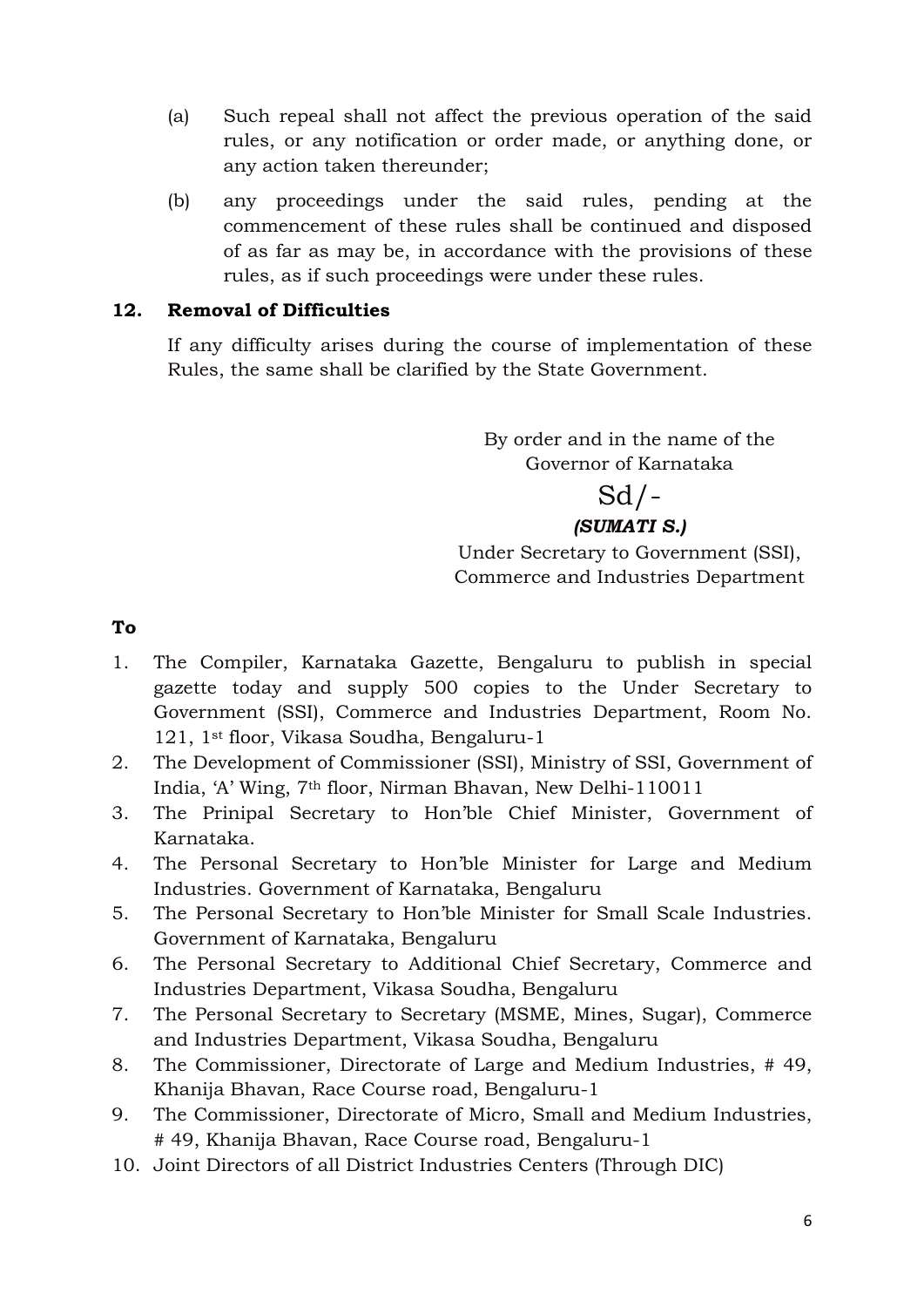**Enclosure to G.O.** Dated:

### **SCHEDULE- 1**

# **FORMAT FOR REFERENCE ON DELAYED PAYMENT TO MSEFC KARNATAKA STATE**

To The Chairperson Karnataka State Micro and Small Enterprises Facilitation Council.

## **Ref: U/s 18 of the Micro, Small & Medium Enterprises Development Act, 2006 (MSMED).**

I am authorized representative of M/s This firm is a Micro /small unit as per provisions of MSMED Act 2006. This unit has supplied the goods to M/s and the supplied the goods to M/s and the supplied the goods to M/s and the supplied the good supplied the good supplied the good supplied the good supplied the good supplied the good supplied the been paid as per provisions of section 15 of the MSMED Act, 2006. I therefore, aggrieved with this unit, wish to file a reference. The Information pertaining to the case is as under:

- 1. Udyog Aadhar No: (Note-MSME unit can register Udyog Aadhaar on Udyogaadhaar.gov.in (http://udyogaadhaar.gov.in):
- 2. Date of filing application (DD//MM//YY) :

### **3. Details of aggrieved MSE Unit**

- 3.1 Name of Authorized representative: (Authorization to be attached)
- 3.2 Name of the Unit
- 3.3 Address (Including Pin code):
- 3.4 State:

\_\_\_\_\_\_\_\_\_\_\_\_\_\_\_\_\_\_\_\_\_\_

- 3.5 District:
- 3.6 Mobile No. :
- 3.7 E-mail:
- 3.8 Type of aggrieved MSE Micro / Small

#### **4. Name of the Respondent (Buyer):**

- 4.1 Address (Including Pin code)
- 4.2 State